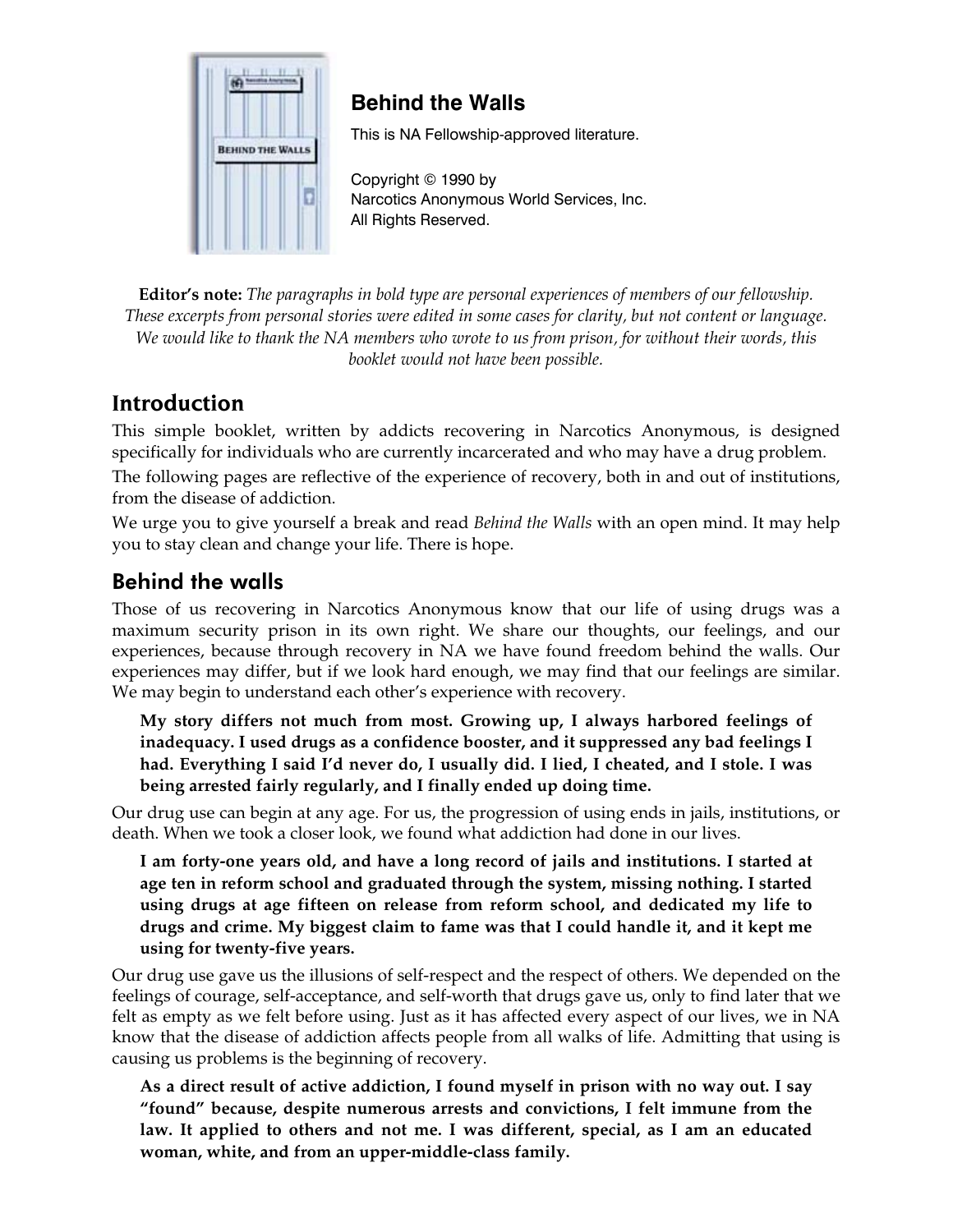#### **Between solitary confinement and the criminally insane ward, in shackles and chains, I was in pain from an active addiction I did not want to live through. I came to believe that addiction does not discriminate. I am no different.**

From the beginning, many of us were running. Some of us had experienced extreme physical or mental abuse. Some of us had existed through cruel or violent situations that never seemed to end. We couldn't cope with the feelings of despair and misery. We tried to escape the hopelessness that we felt in our lives. We ran to find relief, and thought we had found it in drugs and the life that went with using.

**When I first came to prison, I was at the point all addicts come to, that is, living for drugs. I had lost my children to welfare, and I am in prison for the shooting death of my husband. Although I was in a state of shock, my first and only thought was how to get drugs in prison.** 

For some of us, life in prison was no different. Most of us suffered in one way or another from the disease of addiction throughout our lives. We used drugs to cope with life because we thought it was the only way we could survive. For those of us now recovering in NA, our drug use had stopped being a solution and had become a major problem in itself. Drugs stopped working. We put drugs ahead of everything else. This was part of the insanity of our addiction.

## Insanity of addiction

Most of us could not see the insanity in our lives for a long time. As the disease of addiction progressed, the things we did for drugs became more and more insane. We hurt and destroyed anything we loved, and we had to use more to hide from our feelings.

**You see, if I am strung out, I don't care about you or your things. I am going to take them, and I am going to hurt you, and I am not going to care if you suffer, because I need my drugs. I don't care if I get caught. I am insane, and there is nothing anyone can say or do to stop me, because, after all, what I am doing to myself is far worse than what you can do to me.** 

The levels of insanity were different for each of us, from the insanity that lost us our families and freedom, to the even deeper insanity of not caring whether we lived or died.

**I have overdosed and been pronounced dead, only to wake up and call the man who saved my life names. I have hurt countless people in many ways. I have endangered the lives of my family; I have hated and planned to kill cops for trying to protect me from society. I have been in various institutions, and I am still in one.** 

**I know how it feels to wake up sick and be controlled by the next urge to use. I saw how it feels to wish you were dead. I have been there. I have seen it, looking dead and wishing I was, hurting and sick and so powerless.** 

Once in prison, we found that drugs weren't as easy to obtain as on the outside. Some of us were able, or were forced by circumstances, to stay away from drugs, sometimes for long periods of time. The end result was always the same: when we started using again, sooner or later, we were back in the vicious cycle of addiction all over again. We in NA know that it did not matter what drugs we used, or how much. What matters is what happened when we used.

We told ourselves drugs made life better, made the time pass faster, and gave us the extra edge to handle situations. However, we have learned that the disease of addiction goes deeper than drug use. Addiction is a physical, spiritual, and emotional disease that touches every area of our lives. When we weren't using drugs, we were thinking about using drugs, where to get drugs, and what the price would be.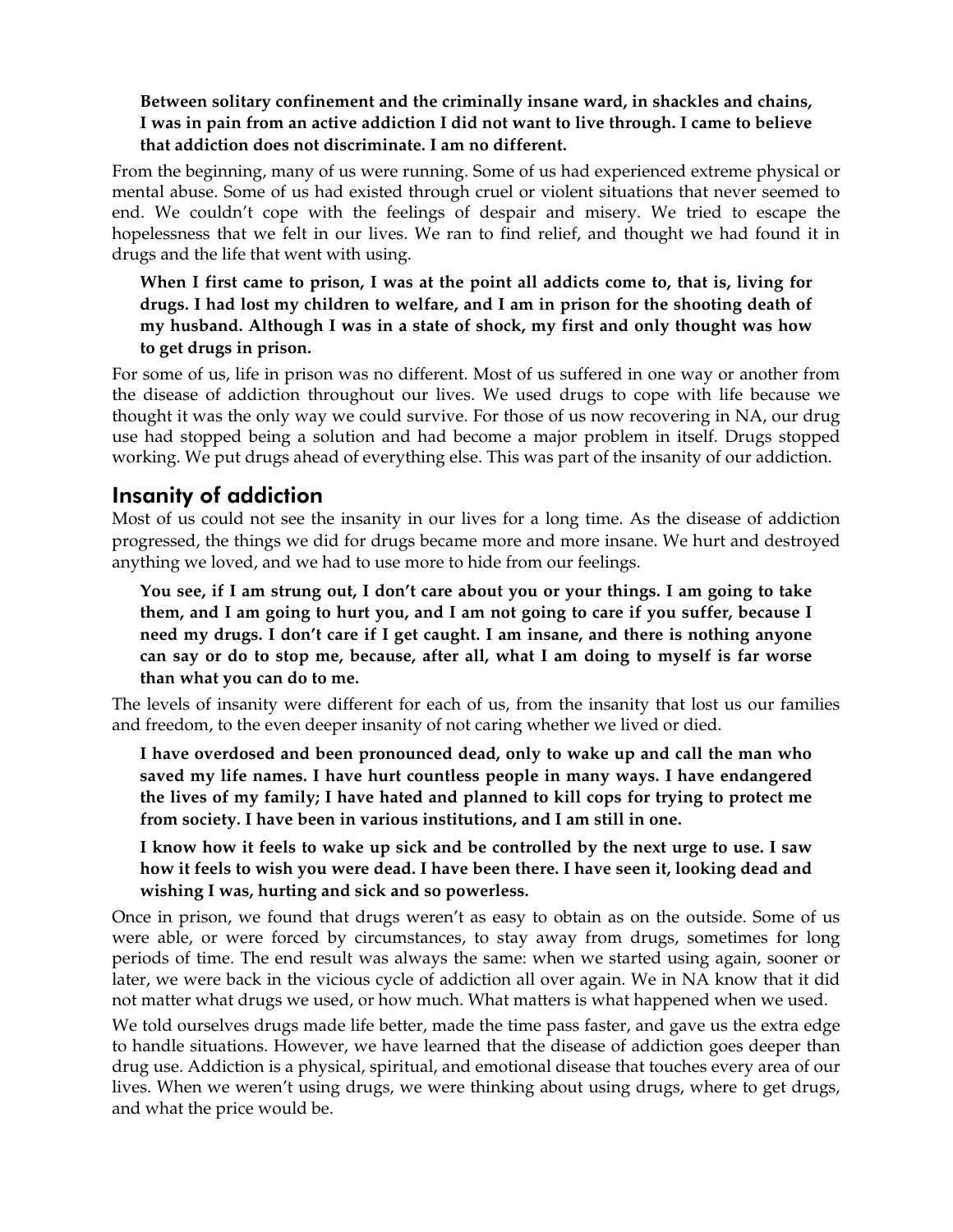Each of us fell to our own depth of insanity, but whatever our lowest point, it was always painful. We found that no matter what feelings we had experienced, or what we had lived through, we had to take a closer look at ourselves. These were some of the common questions we found helpful when seeking answers:

- 1. Does the thought of running out of drugs leave me with the feeling of impending doom —fear?
- 2. How long has it been since drugs worked the way I wanted them to?
- 3. When I couldn't get drugs, did I ever get sick?
- 4. Has using or getting drugs ever been more important than my health, safety, or well-being?
- 5. Have I ever disregarded my own or someone else's life because I had to get and use drugs?
- 6. Was I using drugs, or needing to get drugs, on the day I was arrested?
- 7. If I don't have a drug problem, why can't I stop using drugs or stop thinking about using drugs?
- 8. Have I ever questioned my own sanity?

As we answered yes to some of these questions—and many of us answered yes to still more questions—the evidence of our addiction was hard to deny and we began to change our attitude. We know where active addiction will lead us. Maybe we could find a new way of life through NA.

## Relief

Although we sought to find relief with drugs, it never worked. When the drugs wore off, the pain was still there and the problems were not solved. Addiction is a progressive disease. While addiction cannot be cured, through the Twelve Steps of Narcotics Anonymous recovery is possible, and we can learn how to live drug free.

**Sometimes, while lying on my bunk in my cell, once again for what I now know as my addiction, I swore using just once would not take me back down again, but it did. I have been in treatment before, and I have been in prison before. For excitement, I committed crimes I would never do if I was straight. I can no longer ignore the fact that I have a problem. There is life without drugs, and I want it.** 

Once we admit we have a drug problem, we open the door to recovery. If meetings are available, we see and hear other addicts who are living clean and recovering in Narcotics Anonymous. Freedom from active addiction is available to all addicts, through the Twelve Steps of Narcotics Anonymous.

**Some days, my head tells me that it's okay to use, especially if I am hurting emotionally. Feelings like shame, guilt, inadequacy, or fear were always enough to start the whole mad cycle all over again. But today my heart and friends in the program tell me that all pain will pass, and to use again would be my destruction. The miracle is that, if I don't use drugs, the problem I am facing gets easier. The sad thing in my life is that I never learned that, because I got high rather than face life on life's terms.** 

**Today I have my own keys to my life, and one of the keys is the program and the Fellowship of NA. This is the main key in my life, because I am learning how to live, to feel, and to accept me for being me. Today I have the freedom to make my own mistakes and profit from them. I am gaining a freedom that is better than what any drug could do for me.**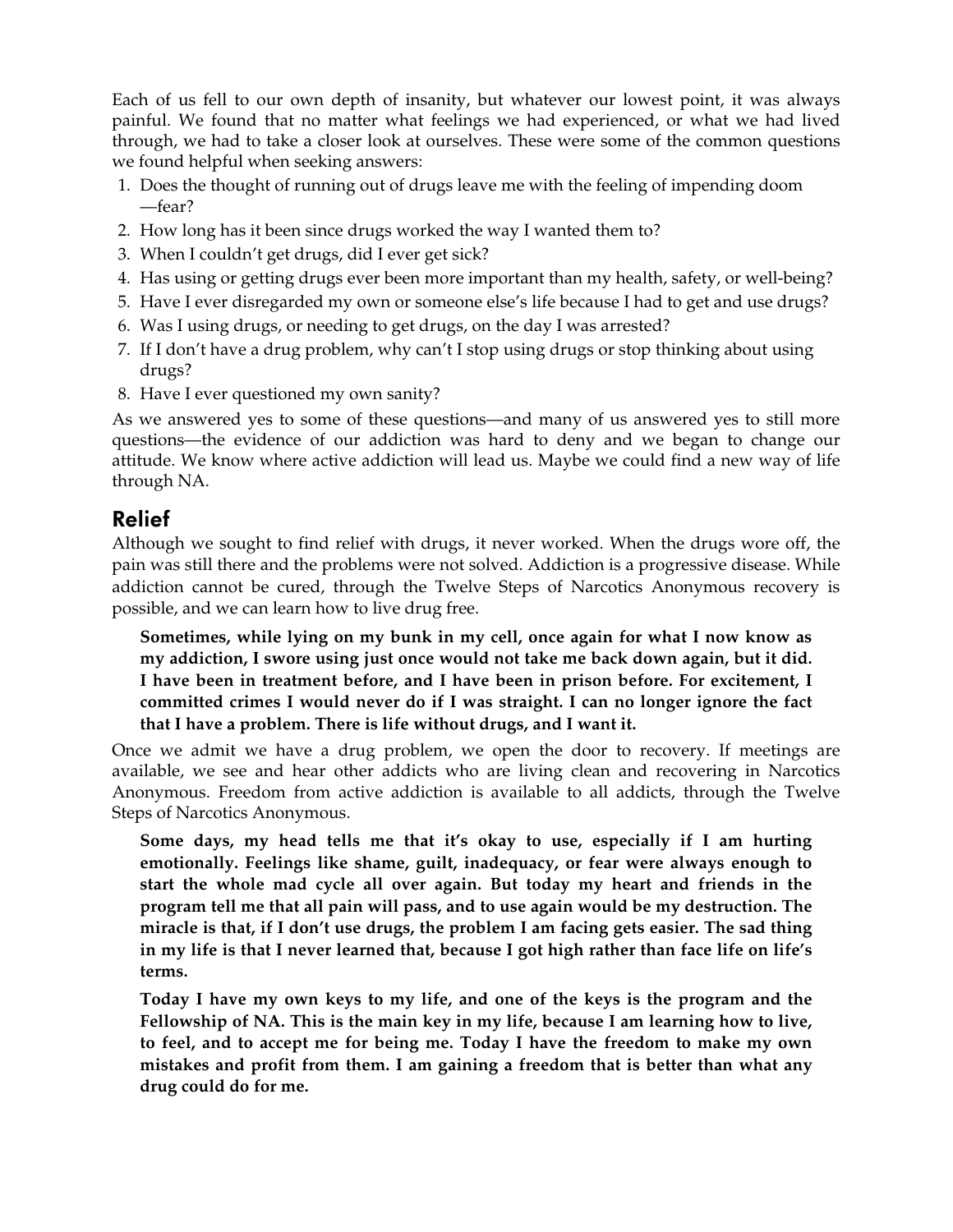We can't tell anyone whether or not he or she is an addict. This is a decision each of us has to reach on our own. We can tell you, however, that we are addicts. We find recovery and relief through the program of Narcotics Anonymous.

## Is Narcotics Anonymous for you?

Narcotics Anonymous is a program of recovery for anyone who has the desire to stop using drugs. We find that the value of one addict helping another is without parallel. We meet regularly to help each other stay clean, and to share our message of recovery. Our message is that any addict can stop using drugs, lose the desire to use, and find a new way of life. Our message is one of hope, and the promise of freedom from active addiction.

**I was sure I would die using. I had tried to quit for a long time, but I couldn't make it. My only advice to fellow addicts is to try recovery. It is sure a lot more productive and successful than anything I have ever tried on my own.** 

**When I was new in the program, I used to hear phrases from people who had been in NA for a while, like "jails, institutions, and death." When I thought about the addicts I knew, they had all ended up either dead, in prison, or in institutions. This term has sure given me a chance to think back on how out of control my life has become, and how powerless I was over my addiction.** 

We are not related to any other organizations, including other twelve-step fellowships, programs, treatment or correctional facilities. We employ no professional counselors or therapists. Our membership is free, and we share what works for us in day-to-day living. The Twelve Steps of Narcotics Anonymous are the foundation of our program of recovery from the disease of addiction.

#### **This program gives me a blow-by-blow description of what I have to be willing to do, and it shows me proof that it works. I can have what I want. I can live a clean life today. Today, I have a choice, and that choice can set me free of the bondage of drugs.**

Addicts turn to Narcotics Anonymous in desperation, when all else has failed. Our individual ways do not work. We may not even have a clear desire to stop using, but we know something has to change. Hearing what other recovering addicts have to say often helps us think more clearly. We give ourselves and recovery a chance.

The spiritual principles of NA help us to deal with the compulsion to use and the obsession with using. Obsession is the overwhelming desire to use drugs in spite of possible consequences. Once our using starts, compulsion is using without the ability to stop. The self-centeredness of our active addiction has us place using as our first priority.

The process of working the Twelve Steps allows us to change. We become able to make the choice to stay clean. The obsession to use is usually removed. We gain the ability to consider other people, rather than thinking only of ourselves.

**I am not stupid and I am not tough. I suffer like many from the disease of addiction. I don't want to be an addict, and I don't want to be a convict. I want to live and love and share the things I earn and learn with people who care. I want what this program has to offer me. I can't go back and live my life over, and that hurts. As I sit here in my cell, I know there are people out there following in my footsteps, and it brings tears to my eyes, because I know the pain they are feeling.** 

Through practicing the principles of the NA Program, we learn about ourselves. Some of us have difficulty accepting that we have the disease of addiction. We feel like we don't belong anywhere. One thought we hear over and over again in meetings is that addicts may feel unique and different. At times, we may feel insecure and apart from everyone. We learn that no matter how we feel, we are not alone. We find strength and support in Narcotics Anonymous.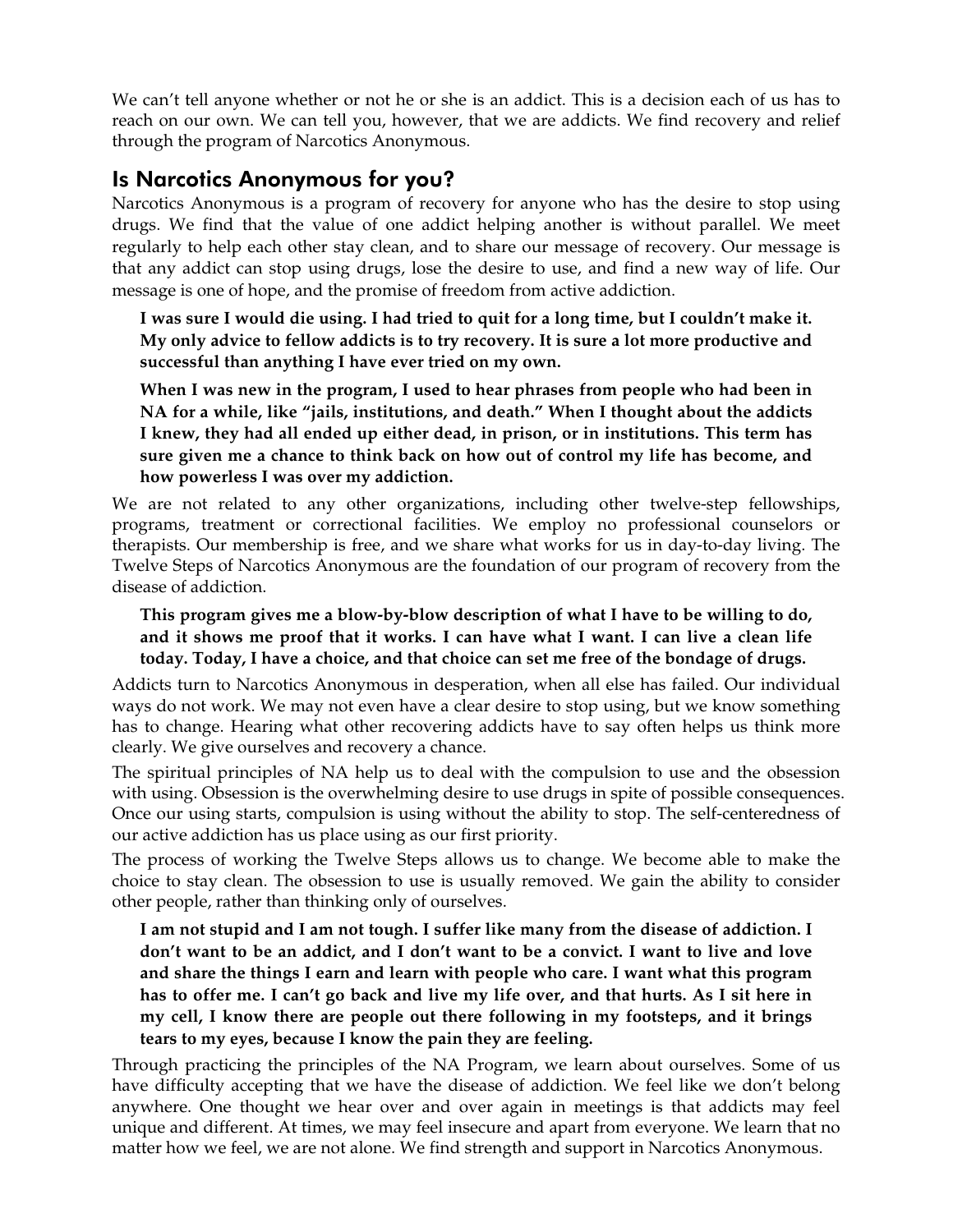## Meetings

There are a variety of reasons that bring us to Narcotics Anonymous. Whatever the reasons are, many of us hear the NA message of recovery in meetings. We share our experience, strength, and hope for a better way of life, drug free. Receiving support from recovering addicts, our attitudes begin to change.

**I saw and heard those beautiful words from the** *Narcotics Anonymous* **Basic Text that night. I had feelings come over me in that meeting that I've never experienced before in my life. Someone had written a book about me without me even knowing it. Other people had the same problems as me, but I was too self-centered to see it. NA told me that night that I had a chance to be happy and live a drug-free life, and actually enjoy myself. NA told me that there was a way to repair the damage I did to myself and others. It told me that I could learn to love myself by helping other people stay clean.** 

The support and strength gained through attendance at meetings may not always be available to us. Regardless of meeting availability, we practice the principles contained in the Twelve Steps of NA to the best of our ability. Many of us try recovery and immediately find relief from the disease of addiction. Others try and may relapse, but we have one thing in common: we keep coming back.

**I joined the ranks of recovery in quite a bit of pain. I would like to say I wanted recovery at first, but I did not. It was just another scam I tried to run. I felt welcome at the NA meetings, and I also knew I belonged. I had always fit in with others, but I always felt apart from them. I could fit in like a chameleon, changing my colors with my surroundings. But at NA, I found no need to do this. Another thing that attracted me to the meetings was that people invited me back. This did not occur very often in my active addiction. The people in NA loved me until I could love myself.** 

Our membership in Narcotics Anonymous is unconditional. For the first time, we are accepted simply because we are addicts, not in spite of the fact that we are addicts. We feel love and acceptance in the meetings. After attending a meeting we leave feeling better. We gain hope and practical information from other members to help us live clean.

**For three months in my incarceration, I went to all the meetings. They had what I wanted—peace. I wanted to enjoy my life, not waste away in some jail cell. When I was released, I figured I was cured, but all that changed before I ever knew it. I was caught up in the web of addiction once again, not caring about myself or others. In one month, I violated my probation and was back in jail. Upon sentencing, I received a three-year bid. That was eight months ago.** 

## Relapse

We may find many of our old ways returning. Our attitudes may be influenced by isolation, loneliness, resentment, and discontentment. We may tell ourselves we can handle it. All thoughts of powerlessness are forgotten. Some die trying to prove that they can handle using drugs.

**After I ran away from the meeting, I got loaded. I didn't want to think about the consequences of my actions; I just didn't want to feel. I wanted to escape my surroundings, my misery, my loneliness, and it didn't work for me. I came down to find myself still in my cell, feeling more alone and hating myself more.** 

Relapse is a return to using drugs after a period of abstinence. This is a serious issue for all addicts. Some die, and others never make it back to recovery, continuing to use in pain and hopelessness. The longer using continues, the worse addiction becomes. When we choose to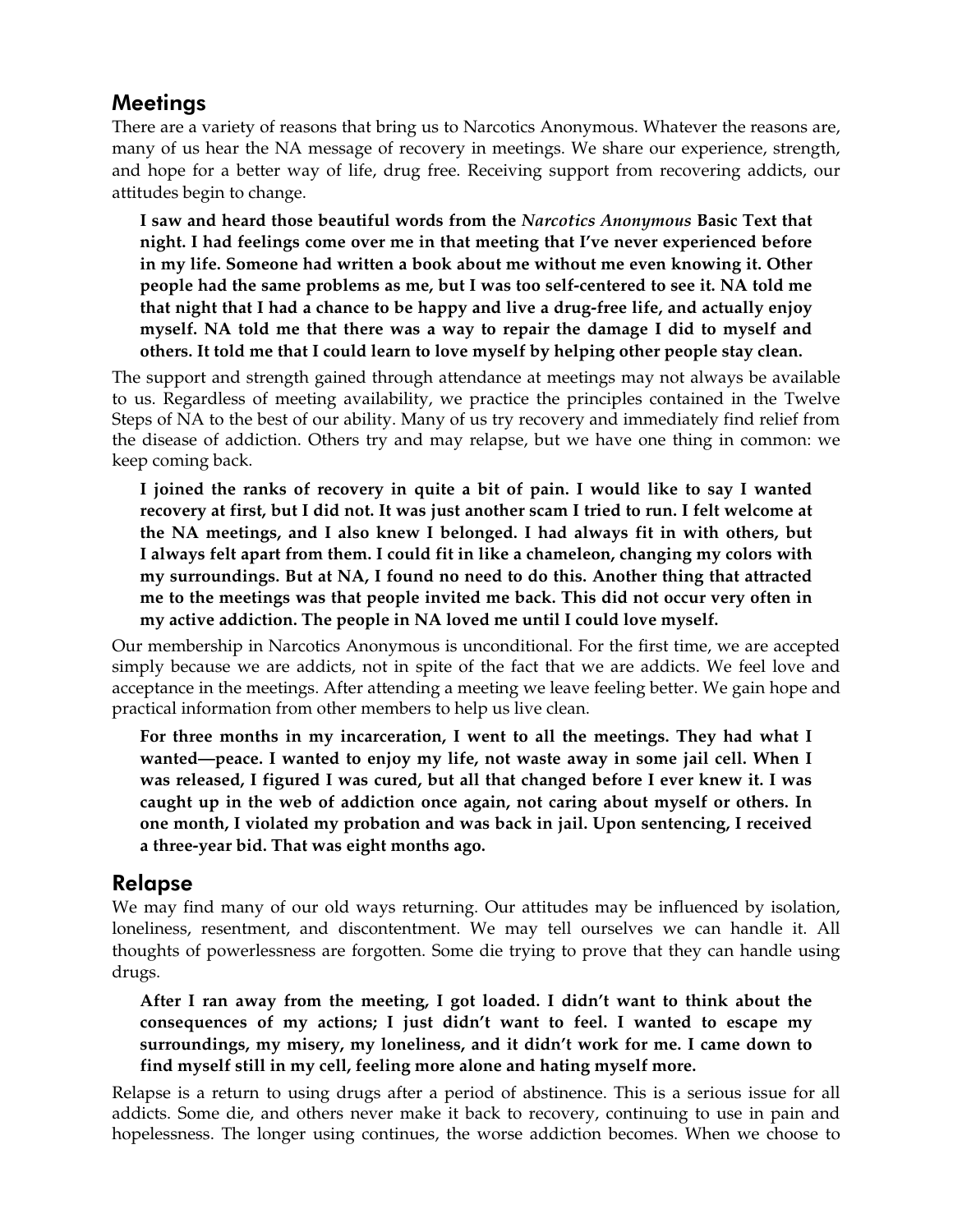return to using, we do not start over or even continue from where we left off. Not only does the disease of addiction get worse, but we lose the ability to use in ignorance, because NA has shown us a better way to live.

**The insanity started all over again. I was telling lies, stealing from anybody and everybody, including my family, because they were the easiest ones to lie to. I had no respect for anyone, including myself. I had no feelings, thoughts, or cares for anyone. I hated myself, and others, unless I could use them for parties or drugs.** 

NA is a program of action. It is what we do that counts, not what we say or think or mean to do. With the Twelve Steps of Narcotics Anonymous, meeting attendance, contact with other recovering addicts, and not using, we can stay clean and begin to recover.

**One inmate and I would sneak into each other's cells and talk after meetings, even after I used. We talked about what we would have to do not to come back to prison, because we both knew we would return to prison with using and committing crimes. We didn't know if NA was the answer, yet we both knew our ways would get us back. My friend used and died the day of release. I was fortunate, as I am recovering in NA today.** 

Addicts who relapse are as welcome at NA meetings as any other newcomer. Addiction is a disease, not a moral problem. With a return to abstinence from drugs, the disease of addiction is arrested, and recovery is possible through working the Twelve Steps of Narcotics Anonymous.

## Recovery

We need a guide to help us change our lives. We realize that nothing could change the fact that we were in prison, but we can begin to change ourselves by beginning to break down the walls inside of us.

The Twelve Steps of Narcotics Anonymous are the guides we use to change ourselves. We believe that change requires us to be willing to work the steps, to be open to new ideas, and to be as honest as we are capable of being at the time. It is our experience that when we begin to work the steps, we usually develop new attitudes. Without drugs in our lives, our thoughts become clearer, and we realize that we are beginning to build a new way of life.

**I have done anything and everything to get the drugs I needed. But today, it's different for me. Today, I am not using. In the Fellowship of Narcotics Anonymous, I was able to find some purpose for existing without the use of drugs, and, most importantly, a new way to exist without drugs—the Twelve Steps. I find, in this program, that if I try to the best of my ability to apply the Twelve Steps in my daily life, things will happen for the best—maybe not exactly when I want it, but in God's time. A lot of times, I don't even know why they happen, they just do. I don't try to figure it out; I just know it works for me, and I am grateful.** 

As we work the steps, our reactions and feelings change. We begin to attract others into our lives. We start to allow people to get close to us, rather than drive them away. We learn to trust, and to be trusted. We no longer have to hide who we are for fear of being rejected. The sense of emptiness all addicts know begins to leave us.

**I had about nine months clean, and was asked to talk at a meeting and I was terrified. I knew that I had to take a stand for what I was doing and becoming, or I might risk it if I didn't. God once again carried me on that night, and I was very surprised at the reaction of my fellow inmates. I realized that things were happening like they were supposed to, and in God's time, not mine.** 

**My wife turned up pregnant by my neighbor and quit coming to visit me. I got a letter from the parole board telling me that I would be given no parole during my entire sentence due to my previous record.**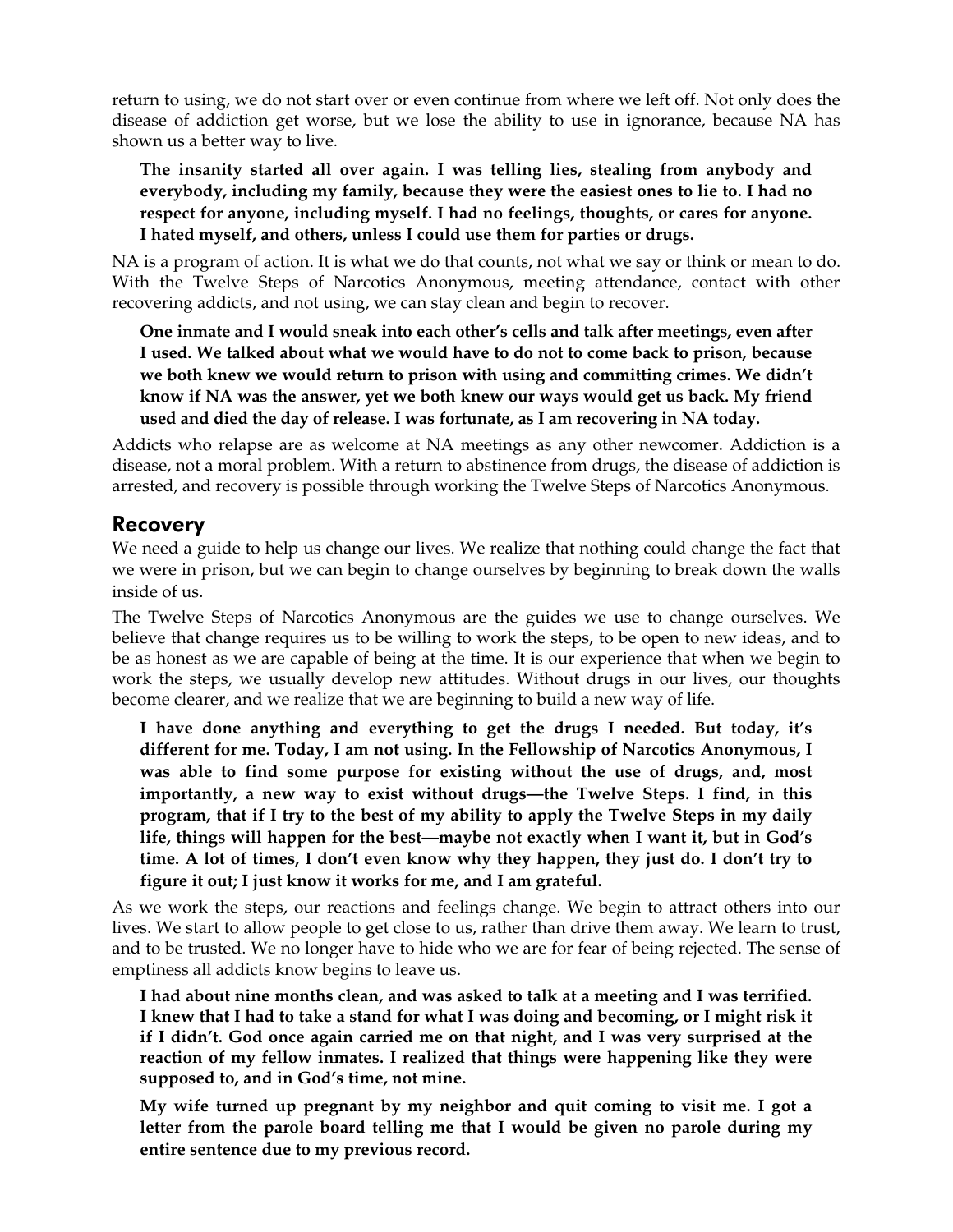**All those things happened to me in a very short space of time and I was about to explode inside. I know now that it was the grace of God, my friends, my sponsor,<sup>1</sup> and those NA meetings that carried me through those times. I wanted to use very much. But I kept remembering a line in the Basic Text that said, "No matter what, don't use and you will have the advantage over your disease."**

**Those terrible feelings of fear, hopelessness, anger, and resentment slowly were being replaced within me by hope, faith in my Higher Power, understanding, and acceptance.** 

Many of us believe that we rely on a Power greater than ourselves to help us live clean. When we realize we have found a Power which can free us from using and from the obsession to use, we become more willing to trust this Higher Power. We may choose to call this Power "God," but it is our choice.

**I have to believe in a Power greater than myself, and trust that Power to restore me to sanity. I can't run my life, I am powerless, so I have to turn my will over to this Higher Power. I have to apply all Twelve Steps of Narcotics Anonymous in my life, and God has to help me. I can't do it on my own. I can walk the yard of this institution, but it takes more heart to ask God to help me take these Twelve Steps.** 

The Twelve Steps are a program for living. Our experience shows that the steps will help us to work through any situation. Our ability to apply the Twelve Steps, daily, comes slowly. We find that as we are developing the strength necessary to live life on life's terms, the principles we use in our daily lives allow us to face times of fear or pain.

**I did five years and stayed clean. Living in the general population was hard. I had a lot of faith that God would carry me. I read what NA literature I could get. I went to NA meetings when they were held. Letting other people know what I was feeling, and letting them know how I was working the steps, was real difficult for me. I was in jail for a long time, and there were meetings that were closed down for lack of support. I worked the steps the best way I could.** 

**I admitted I was powerless over my addiction, that my life had become unmanageable. That was real evident to me: all I had to do was look around me and see the locked gates. At that point, I came to believe that there was a Power greater than myself that could restore me to sanity. I knew I didn't want to use. I knew there was a better life for me, and that was enough a lot of the days.** 

**If I could share one message with newcomers, it would be that your life doesn't have to be the way it was before. We all have the disease of addiction, we all do things we are not proud of, but we have the chance to work through that.** 

Experiences in recovery are often new, strange, and frightening. Sometimes the pull of old friends and old ways is strong. It seems as if it would be easier to go back to using, but using is not the answer for addicts. We have found a new way to live which is better than anything we have ever known. Even though we experience hardships, we are not willing to go back to the life we had before we got clean.

**Looking at my possible death from a terminal disease was hard. There were times when nothing anyone said to me helped. In the end, I realized that I only have today anyway. Today, I am healthy. Regardless of life's disillusionments, I prefer to believe in life. All human beings are given only one day, or one moment at a time, to live. I am no different from other people.** 

 $\overline{a}$ 

<sup>1</sup> For more discussion on this important topic, please refer to IP #11, *Sponsorship.*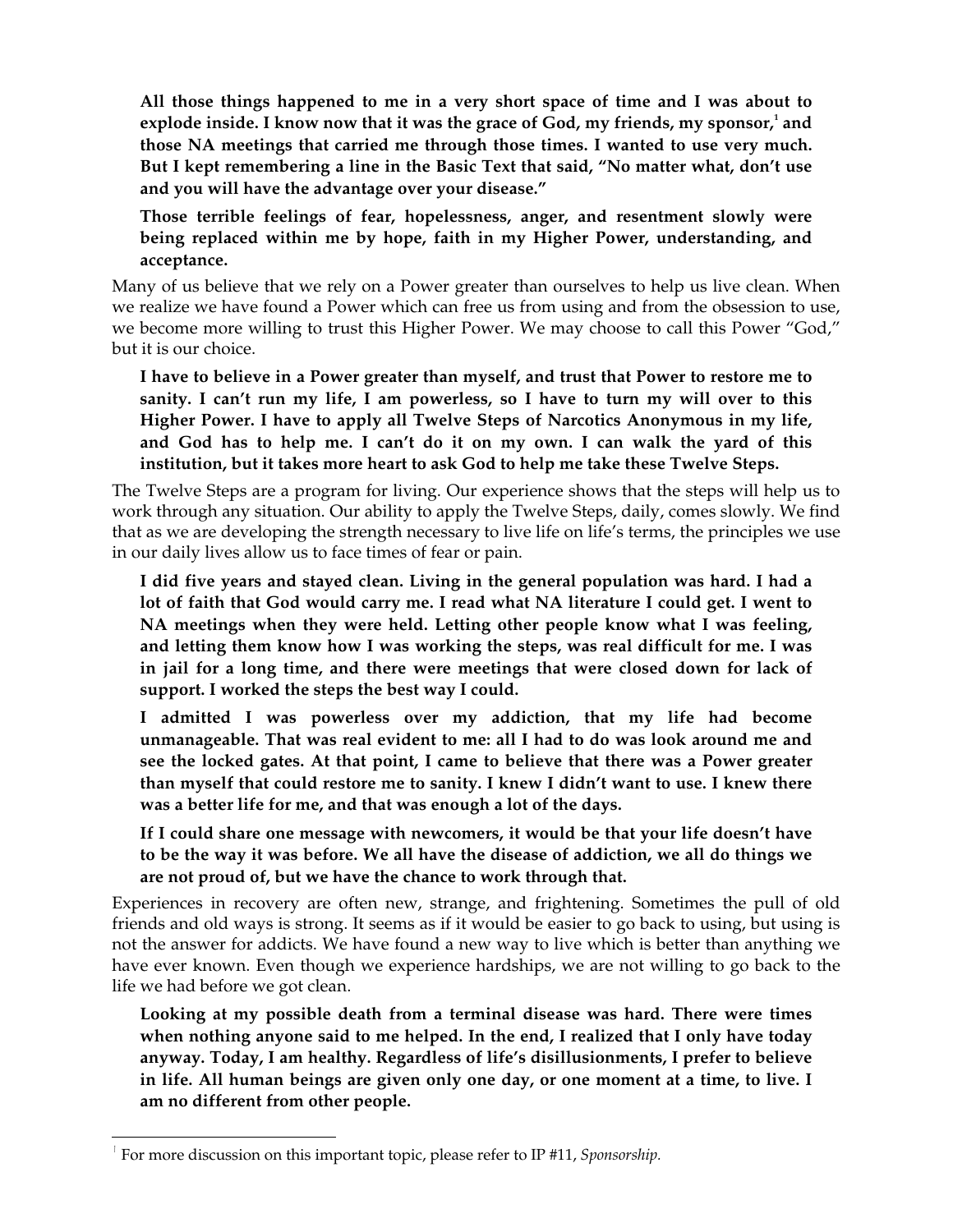**By getting to know myself and who I really am, I began to work on those areas of myself I didn't like, such as my jealousy, envy, pride, hatred, and revenge. It's not as though I was a bad person wanting to get good; I realized those emotions made me feel bad, and that I was wasting a great deal of energy I could not afford.** 

**When such emotions came up inside me, I realized something was wrong. My Higher Power that I had begun to talk to in my early days of recovery was the one I turned to. When these emotions came up, I recognized what was happening, and admitted it. Usually, the feelings inside went away. Sometimes they didn't, but as time went on, I learned about discipline and using my assets. I have come to believe that discipline, responsibility, and creativity are also a means to freedom for me.** 

As long as we don't use, we have a chance to live a new way of life, in or out of jail. The NA program does not promise us that living will become easy, and that everything will go our way. We learn that there is a difference between needs and wants. Our Higher Power always meets our spiritual needs. Even though we are still behind the walls, we need to develop new friendships, relating to others who are clean and who are learning about recovery through the principles of Narcotics Anonymous. Through working the Twelve Steps we gain serenity in spite of any living situation.

**One by one, I brought back the people in my life I had loved so much. Later, when it came that time in my recovery, I started making amends, and felt more relief. I have happiness and peace like I never felt before. I have a purpose; I know God has a plan for me. I know as long as I have faith in a loving God, and I apply the steps in my NA life, I am on the road to recovery. My dreams are different today; they are reality.** 

Feelings of joy, peace, and contentment are gifts of recovery, as we grow and change with working the Twelve Steps of Narcotics Anonymous. We are able to accept the disappointments and frustrations as parts of daily living. Even though recovery may not be easy for us, it is a worthwhile journey. Whatever we have done in the past, we don't have to do it again. Most importantly, we never have to use again.

#### Release

Those of us who have found recovery in prison know that, upon release, we are vulnerable. Faced with the feelings of insecurity and fear our release from prison often brings, the temptation to return to using may be overwhelming. This is a time when we need the support of the fellowship.

**The first time I went for parole, I turned release down. I felt I was not ready to face the outside and stay clean. Later, the parole board decided they were going to give me a chance, and I was petrified. Now that I didn't have those walls around me and people staring at me, I had built walls inside of me. I was faced with going out there and being on my own. Those were real scary feelings for me.** 

Our experience shows that, whether we are in prison or on the outside, wherever we go, we are not cured from the disease of addiction. The actions taken to begin recovery while incarcerated are the same actions recovering addicts practice on the outside. Our first priority is staying clean.

**I used after I went to a few meetings while still in jail, but I learned. The NA program began working for me while I was still locked up, and it has continued to work for me on the streets.** 

The first days after release are critical for our continuing recovery. We cannot afford to be around people who are using drugs. We need to go to meetings and surround ourselves with recovering addicts.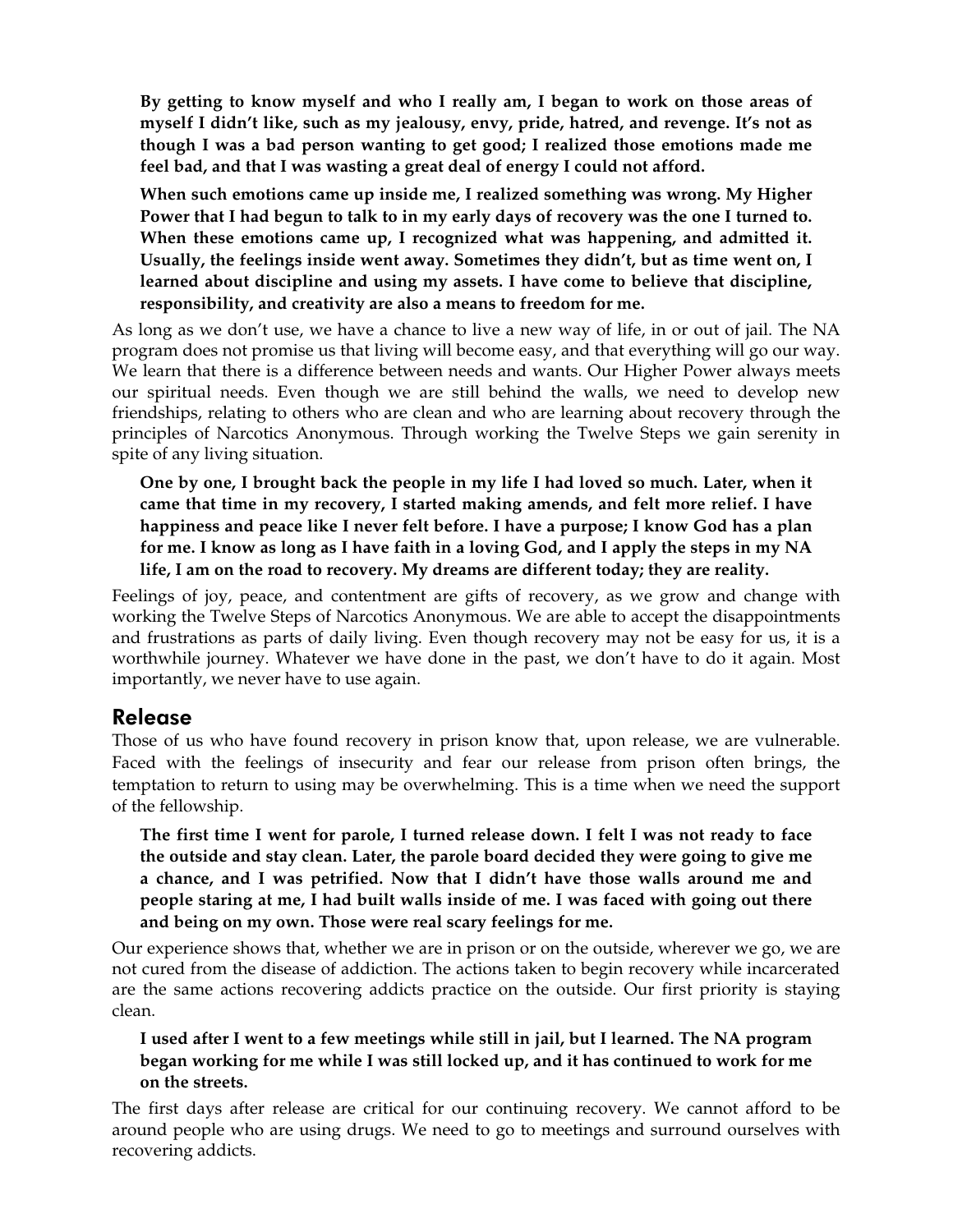**Because of addiction, I had lost custody of my son. My family had abandoned me, and I felt completely alone. Two days out on work release, I used. I used for fifteen days, committed new crimes, and found myself in a park with a knife at my throat. I hadn't lived through all that, including prison, to die. For ninety days in work release, I had never been offered so many drugs. There were times when I thought I was losing my mind. On blind faith, I followed the suggestions.** 

**I got on my knees; I had done worse things for drugs, so I was willing to do this in order to live. Finally, after sixty days, I used the phone to call outside NA members. I was scared to death. I would be vulnerable. I would have to speak to someone I didn't know. Before, I had only used the phone to find out who had money or where the drugs were.** 

**In many meetings those first ninety days, I screamed about wanting to get loaded. At one meeting, I literally held on to the table for dear life so I wouldn't run out and use. "Stay here, it gets better," kept running through my head. NA members kept telling me to come back. Inside me, I longed to be able to carry on a conversation, smile, and laugh. It had been years, if ever. I shared how I felt, and hung on to the members of this fellowship. I had to completely change. I had no idea how to change, and it scared me. Change is in our Twelve Steps, so at sixty days clean, I made a step meeting my home group.** 

The meetings are a source of hope, support, guidance, and fellowship. Any addict is welcome at an NA meeting. We sense the acceptance and concern in a meeting room. Regular attendance needs to begin as soon as possible. We need to let members get to know us, and to let them know we need help. No one can help if they don't know that there is a problem.

**That first week, I went to work and isolated in my apartment. I was talking on the phone with some people in the program back home. I shared with them how desperate and scared I felt. I couldn't understand all these feelings I was having, and I was clean. They told me I needed a meeting. I needed recovering people in my life. I needed to be in the rooms of Narcotics Anonymous again.** 

Many of us had no idea what to expect, living without the use of drugs. As we share with recovering addicts, our problems and fears lessen. Our hope, freedom from the disease of addiction, grew as we worked the Twelve Steps of Narcotics Anonymous. We found a life worth living which far exceeded anything we had ever imagined for ourselves.

**Sometimes I thought it would take a stick of dynamite to break down the walls I had built up inside. It has taken me some time, but I believe I have knocked down a whole lot of them. I started by not using drugs, going to meetings, and by getting a sponsor to help me take the steps and apply them to my new life on the outside.** 

Some actions we have found helpful in making the transition from prison to the outside are:

- Don't use, no matter what.
- Go to an NA meeting on the first day out; attend meetings regularly.
- Get and call a sponsor; talk to other recovering addicts.
- Read NA literature.
- Get phone numbers of other NA members.
- Work the Twelve Steps of Narcotics Anonymous.
- Again, don't use no matter what.

*When at the end of the road we find that we can no longer function as human beings, either with or without drugs, we all face the same dilemma. What is there left to do? There seems to be this alternative:*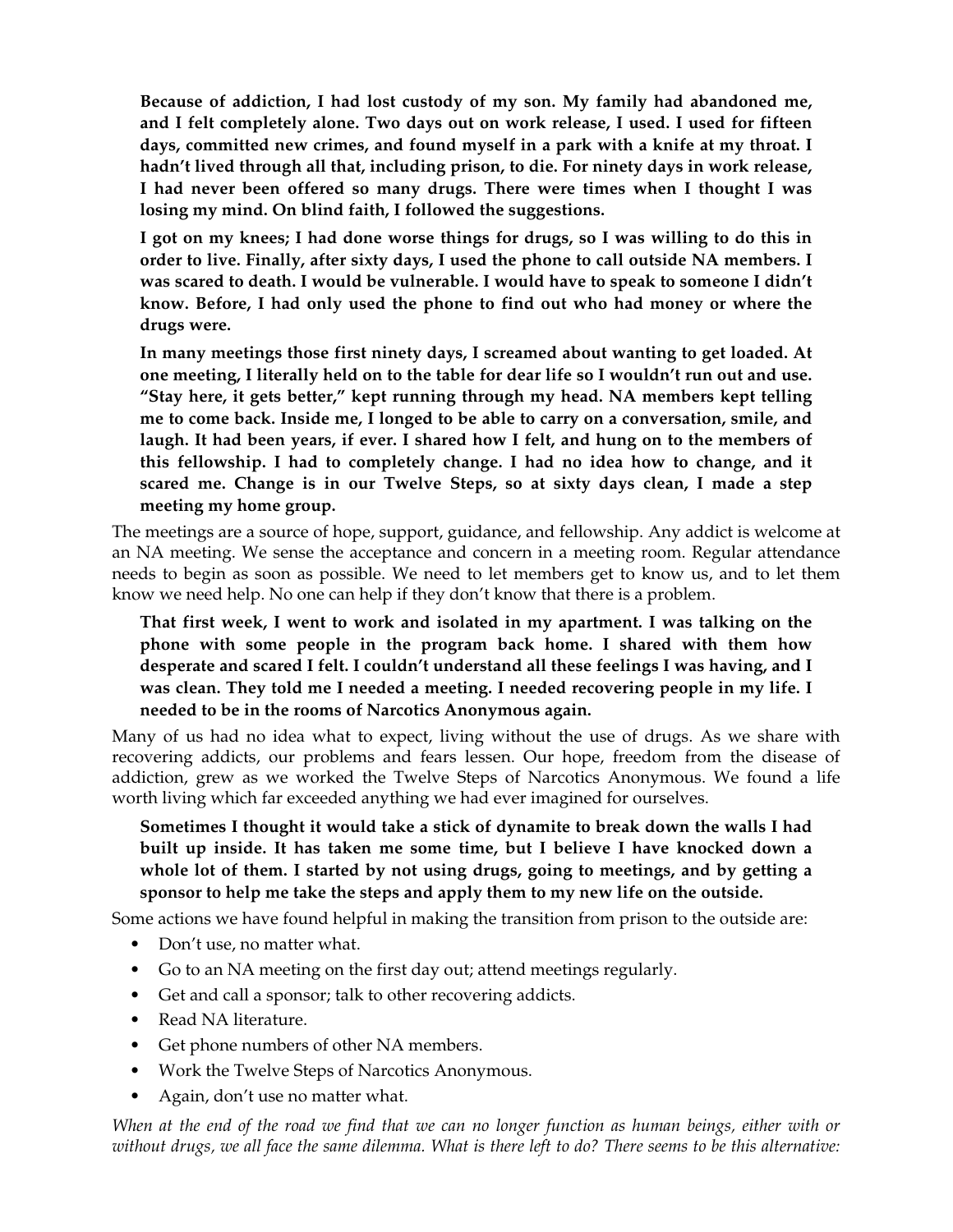*either go on as best we can to the bitter ends—jails, institutions, or death—or find a new way to live. In years gone by, very few addicts ever had this last choice. Those who are addicted today are more fortunate. For the first time in history, a simple way has been proving itself in the lives of many addicts. It is available to us all. This is a simple spiritual—not religious—program, known as Narcotics Anonymous.<sup>2</sup>*

# Other NA literature you may wish to read

#### Narcotics Anonymous

Originally published in 1983, this publication is commonly referred to as the Basic Text for recovery from addiction. In its pages, many addicts share their experience, strength, and hope about the disease of addiction and their recovery through the NA program. It encompasses and expands on the chapters from the NA White Booklet, and includes an additional chapter, "More Will Be Revealed." The personal experiences of many recovering addicts from around the world are also included in order to assist new members in finding identification and hope for a better life.

## NA White Booklet

The NA White Booklet was the first piece of literature written by the Fellowship of Narcotics Anonymous. It contains a concise description of the NA program, including all the information in pamphlets No. 1 and No. 6.

## Recovery and Relapse (IP #6)

An excerpt from the White Booklet, this pamphlet discusses the early warning signs of relapse, as well as actions that addicts can take to avoid relapse.

## Am I an Addict? (IP #7)

The questions are listed to assist individuals in making this personal decision. The questions range from focusing on obvious behavioral symptoms, to more subtle personality changes that accompany the disease of addiction. Reading this pamphlet may help you to face addiction honestly. It may give you hope, because it offers the solution of the NA program.

## Just for Today (IP #8)

There are five positive thoughts presented in this pamphlet to help recovering addicts each day. Ideal for reading on a daily basis, these thoughts provide addicts with the perspective of clean living to face each new day. The remainder of the pamphlet develops the principle of living "just for today," encouraging addicts to trust in a Higher Power and to work the NA program on a daily basis.

## Sponsorship, Revised (IP #11)

Sponsorship is a vital tool for recovery. This introductory pamphlet helps provide an understanding of sponsorship, especially for new members. The pamphlet addresses some questions, including, What is a sponsor? How do you get a sponsor? Also included is a closing section, "How to Be a Sponsor."

## By Young Addicts, For Young Addicts (IP #13)

The message of this pamphlet is that recovery is possible for all addicts, regardless of their age or period of drug use. It emphasizes that all addicts eventually end up at the same point of total despair, but this is not necessary—we can begin recovery right away! Included are sections on hitting bottom, making a decision, peer pressure and family problems, living for today, and a message of hope.

 $\overline{a}$ 2 Excerpts taken from the White Booklet, *Narcotics Anonymous*.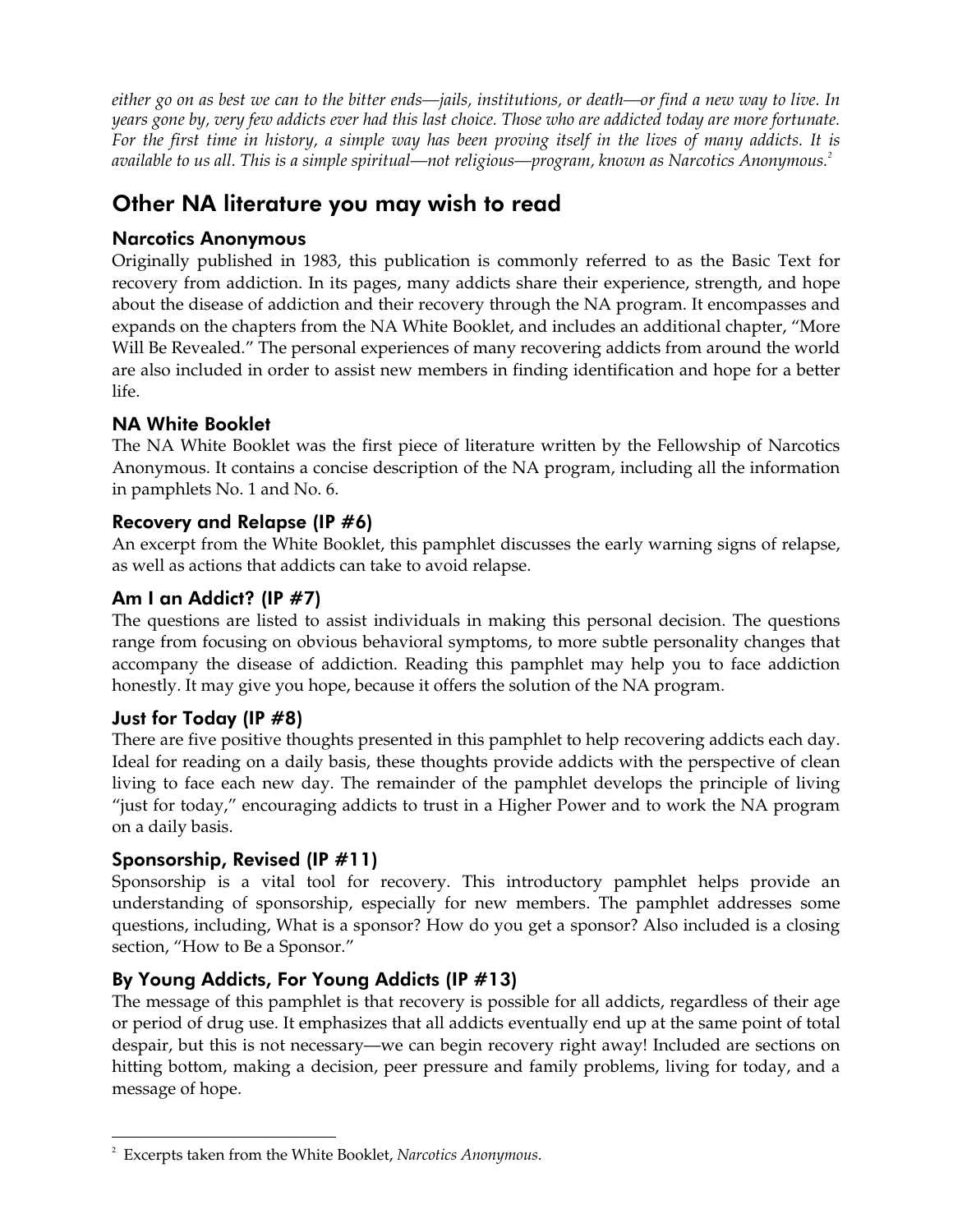#### For the Newcomer (IP #16)

This informational pamphlet describes how Narcotics Anonymous deals with the disease of addiction that is shared by all NA members. It sets forth the Twelve Steps, the blueprint for recovery. Information about recognizing and experiencing feelings is included, as well as suggestions to utilize a sponsor and new friends in the NA Fellowship. All of these tools help addicts to begin and maintain their recovery.

#### Self-Acceptance (IP #19)

The first half of this pamphlet, "The Problem," discusses aspects of an unmanageable life, including not accepting ourselves or others. The second half of the pamphlet, "The Twelve Steps Are The Solution," outlines the process that allows recovering addicts to apply the Twelve Steps in every area of their lives in order to gain acceptance of themselves and others.

#### Welcome to Narcotics Anonymous (IP #22)

This pamphlet was written to answer questions often asked by people attending their first NA meeting. Its message is simple: "We have found a way to live without using drugs, and we are happy to share it with anyone for whom drugs are a problem."

#### Staying Clean on the Outside (IP #23)

This pamphlet is directed toward those recovering addicts who are reentering society from an institutional setting, treatment or correctional. It outlines the basics necessary to continue recovery while in transition. It addresses such issues as how to get involved in recovery in NA while institutionalized, how to make the first contacts with NA members, how to find and choose a sponsor, and how to get involved in personal service. A highly valuable tool for those in a hospital or institutional setting interested in developing a personal program of daily action.

#### For the Parents or Guardians of Young People in NA (IP #27)

This pamphlet is meant to provide information about what NA is and how NA works. It is particularly relevant for the caregivers of young people involved in Narcotics Anonymous.

#### Reaching Out

*Reaching Out* is a newsletter that is published by NA World Services. It is designed to meet the needs of institutionalized addicts, as well as H&I committees throughout the fellowship. If you are interested in being placed on the mailing list for this publication, or would like to write to us about your experience in recovery through the Narcotics Anonymous program, the address is: *Reaching Out,* c/o World Service Office, PO Box 9999, Van Nuys, CA 91409 USA

#### The NA Way Magazine

*The NA Way Magazine* is the NA Fellowship's quarterly international journal. It is published in English, Farsi, French, German, Portuguese, and Spanish. The magazine contains articles about recovery, service experience, humor, opinions, and editorials. To subscribe, go to www.na.org or write to NA World Services.

## *SERENITY PRAYER*

*God,* 

*grant me the serenity to accept the things I cannot change, the courage to change the things I can,*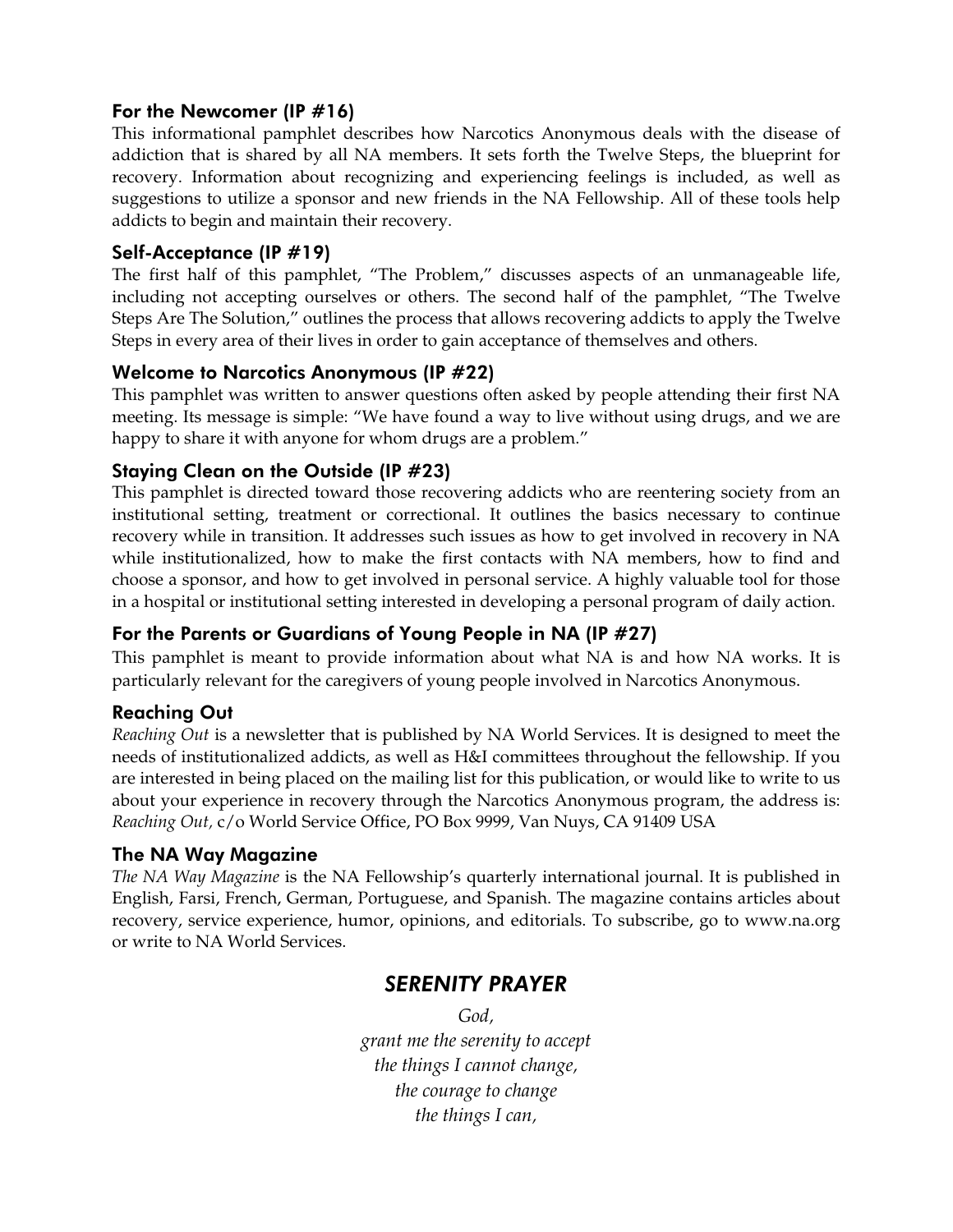*and the wisdom to know the difference.*